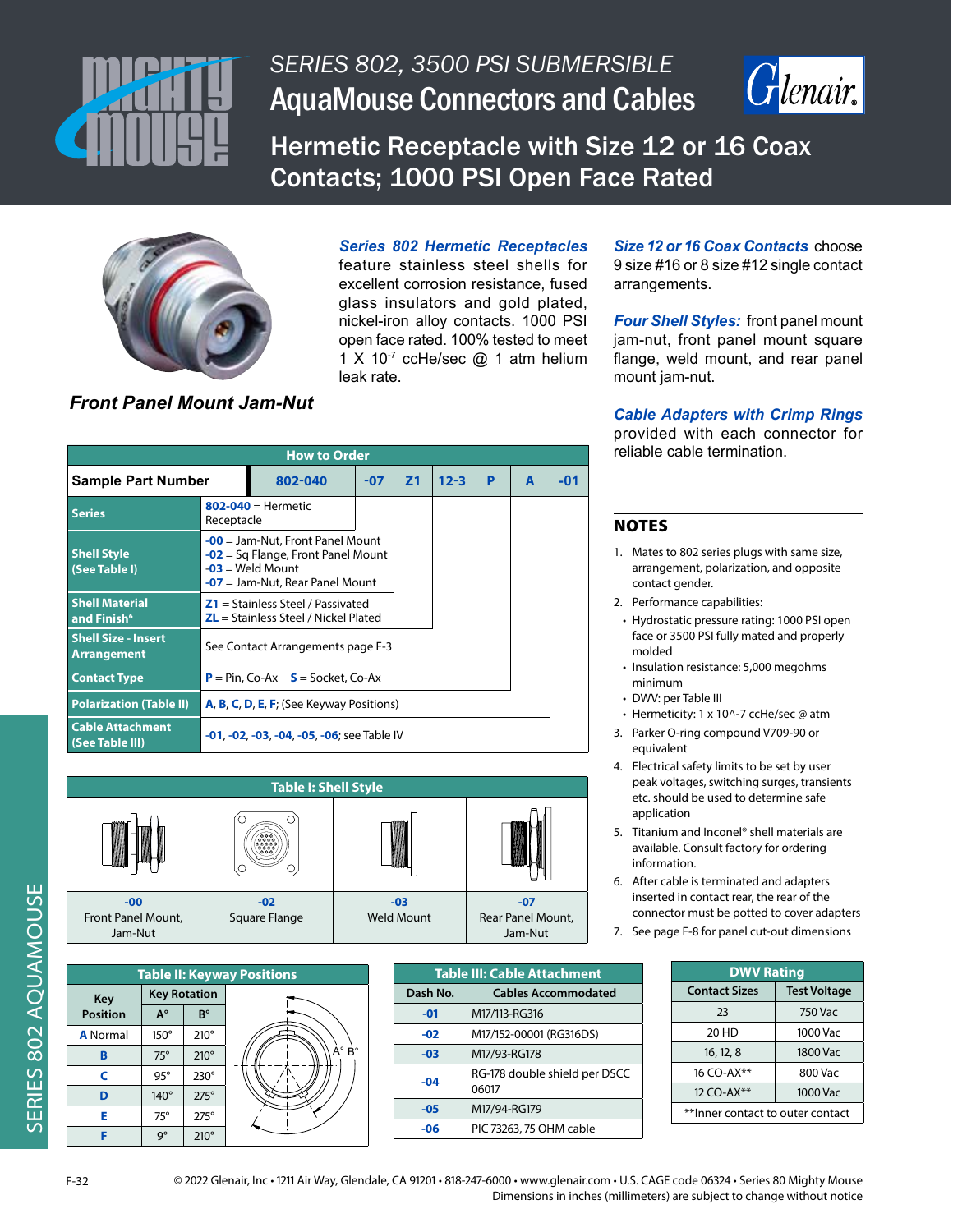



Hermetic Receptacle with Size 12 or 16 Coax Contacts; 1000 PSI Open Face Rated

## HERMETIC JAM-NUT, FRONT PANEL MOUNT RECEPTACLE - SHELL STYLE 00



|                   | <b>Dimensions</b> |               |                       |                |               |               |  |
|-------------------|-------------------|---------------|-----------------------|----------------|---------------|---------------|--|
| <b>Shell</b>      |                   |               | A                     | $\epsilon$     |               |               |  |
| <b>Size</b>       | L Max.            | <b>M Flat</b> | <b>Mating Threads</b> | <b>Threads</b> | N Flat        | P Hex         |  |
| 5                 | .720 (18.29)      | .625(15.88)   | .438-28 UNEF-2A       | .312-28 UN-2A  | .281(7.14)    | .500(12.70)   |  |
| 6                 | .780 (19.81)      | .750 (19.05)  | .562-20 UN-2A         | .438-28 UN-2A  | .344(8.74)    | .625 (15.88)  |  |
| $\overline{7}$    | .910(23.11)       | .812(20.62)   | .625-20 UN-2A         | .500-32 UN-2A  | .469 (11.91)  | .688 (17.48)  |  |
| 8                 | .960 (24.38)      | .875 (22.23)  | .687-20 UN-2A         | .562-28 UN-2A  | .531 (13.49)  | .750 (19.05)  |  |
| 9                 | 1.030 (26.16)     | .937 (23.80)  | .750-20 UNEF-2A       | .625-20 UN-2A  | .594 (15.09)  | .812 (20.62)  |  |
| 10                | 1.090 (27.69)     | 1.000 (25.40) | .812-20 UNEF-2A       | .687-28 UN-2A  | .656 (16.66)  | .875(22.23)   |  |
| $12 \overline{ }$ | 1.160 (29.46)     | 1.062(26.97)  | .875-20 UNEF-2A       | .750-28 UN-2A  | .719 (18.26)  | .938 (23.83)  |  |
| 14                | 1.340 (34.04)     | 1.250 (31.75) | 1.062-20 UN-2A        | .938-28 UN-2A  | .893 (22.68)  | 1.125 (28.58) |  |
| 15 <sub>15</sub>  | 1.410 (35.81)     | 1.312 (33.32) | 1.125-20 UN-2A        | 1.000-28 UN-2A | .955(24.26)   | 1.188 (30.18) |  |
| 21                | 1.700 (43.18)     | 1.562 (39.67) | 1.4375-20 UN-2A       | 1.312-28 UN-2A | 1.257 (31.93) | 1.500 (38.10) |  |

- Shell, jam-nut: SST / See How to Order Table
- Insulator, hermetic: full glass
- Insulator, socket: high grade rigid dielectric
- Interfacial seal: fluorosilicone blend
- Contact, hermetic: nickel-iron alloy / gold plate
- Contact, socket: copper alloy / gold plated per ASTM B 488,
- Type II Class 1.25, over a suitable underplate • O-ring: Viton, 90 shore / N.A.
- Cable adapter, crimp sleeve: copper alloy / gold plated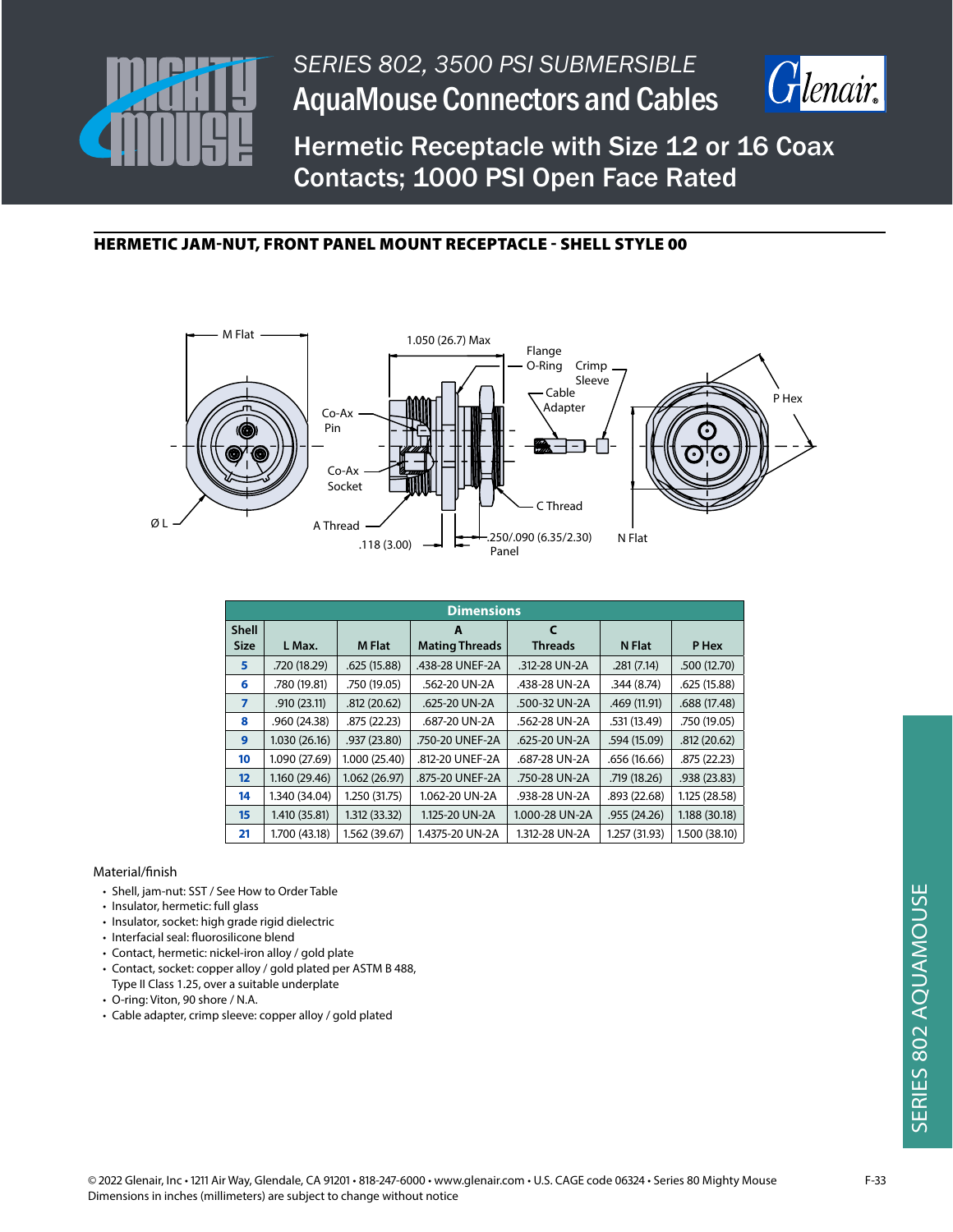



Hermetic Receptacle with Size 12 or 16 Coax Contacts; 1000 PSI Open Face Rated

# HERMETIC SQUARE FLANGE, FRONT PANEL MOUNT RECEPTACLE - SHELL STYLE 02





| <b>Dimensions</b>           |                 |               |                            |               |  |  |
|-----------------------------|-----------------|---------------|----------------------------|---------------|--|--|
| <b>Shell</b><br><b>Size</b> | <b>K</b> Square | H Bsc.        | A<br><b>Mating Threads</b> | ØE            |  |  |
| 5                           | .885(22.48)     | .500 (12.70)  | .438-28 UNEF               | .327(8.31)    |  |  |
| 6                           | 1.010(25.65)    | .625(15.88)   | .562-20 UN                 | .390 (9.91)   |  |  |
| 7                           | 1.072(27.23)    | .688 (17.48)  | .625-20 UN                 | .515(13.08)   |  |  |
| 8                           | 1.135 (28.83)   | .750 (19.05)  | .687-20 UN                 | .577 (14.66)  |  |  |
| 9                           | 1.195 (30.35)   | .812(20.62)   | .750-20 UNEF               | .640(16.26)   |  |  |
| 10                          | 1.260 (32.00)   | .875 (22.23)  | .812-20 UNEF               | .702 (17.83)  |  |  |
| 12                          | 1.323(33.60)    | .938 (23.83)  | .875-20 UNEF               | .765(19.43)   |  |  |
| 14                          | 1.510 (38.35)   | 1.125 (28.58) | 1.062-20 UN                | .953(24.21)   |  |  |
| 15                          | 1.573 (39.95)   | 1.188 (30.18) | 1.125-20 UN                | 1.015(25.78)  |  |  |
| 21                          | 1.750 (44.45)   | 1.375 (34.92) | 1.4375-20 UN               | 1.312 (33.32) |  |  |

- Shell : SST / See How to Order Table
- Insulator, hermetic: full glass
- Insulator, socket: high grade rigid dielectric
- Interfacial seal: fluorosilicone blend
- Contact, hermetic: nickel-iron alloy / gold plate
- Contact, socket: copper alloy / gold plated per ASTM B 488, Type II
- Class 1.25, over a suitable underplate
- O-ring: Viton, 90 shore / N.A.
- Cable adapter, crimp sleeve: copper alloy / gold plated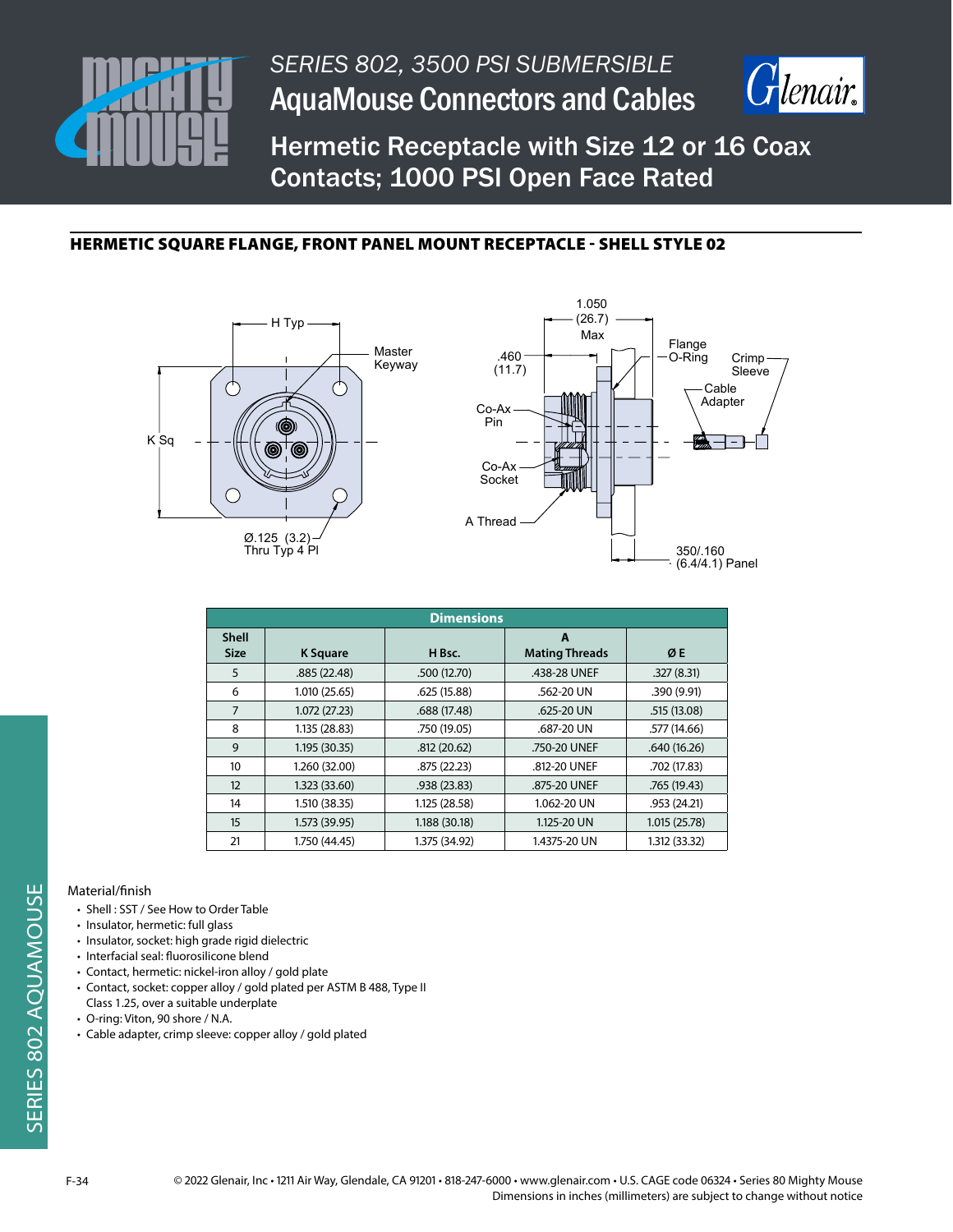



Hermetic Receptacle with Size 12 or 16 Coax Contacts; 1000 PSI Open Face Rated

## HERMETIC WELD MOUNT RECEPTACLE - SHELL STYLE 03



| <b>Dimensions</b> |                          |                          |                            |  |  |  |
|-------------------|--------------------------|--------------------------|----------------------------|--|--|--|
| <b>Shell Size</b> | ØG<br>$±.006 (\pm 0.15)$ | ØF<br>$±.006 (\pm 0.15)$ | A<br><b>Mating Threads</b> |  |  |  |
| 5                 | .788 (20.02)             | .745 (18.92)             | .438-28 UNEF               |  |  |  |
| 6                 | .912(23.16)              | .869(22.07)              | .562-20 UN                 |  |  |  |
| 7                 | .975 (24.76)             | .933 (23.70)             | .625-20 UN                 |  |  |  |
| 8                 | 1.038 (26.37)            | .995 (25.27)             | .687-20 UN                 |  |  |  |
| 9                 | 1.100 (27.94)            | 1.057(26.85)             | .750-20 UNEF               |  |  |  |
| 10                | 1.162 (29.51)            | 1.119 (28.42)            | .812-20 UNEF               |  |  |  |
| 12                | 1.225 (31.12)            | 1.182 (30.02)            | .875-20 UNEF               |  |  |  |
| 14                | 1.412 (35.86)            | 1.369 (34.77)            | 1.062-20 UN                |  |  |  |
| 15                | 1.475 (37.47)            | 1.432 (36.37)            | 1.125-20 UN                |  |  |  |
| 21                | 1.795 (45.59)            | 1.747 (44.37)            | 1.4375-20 UN               |  |  |  |

- Shell: SST / See How to Order Table
- Insulator, hermetic: full glass
- Insulator, socket: high grade rigid dielectric
- Interfacial seal: fluorosilicone blend
- Contact, hermetic: nickel-iron alloy / gold plate
- Contact, socket: copper alloy / gold plated per ASTM B 488,
- Type II Class 1.25, over a suitable underplate
- O-ring: Viton, 90 shore / N.A.
- Cable adapter, crimp sleeve: copper alloy / gold plated